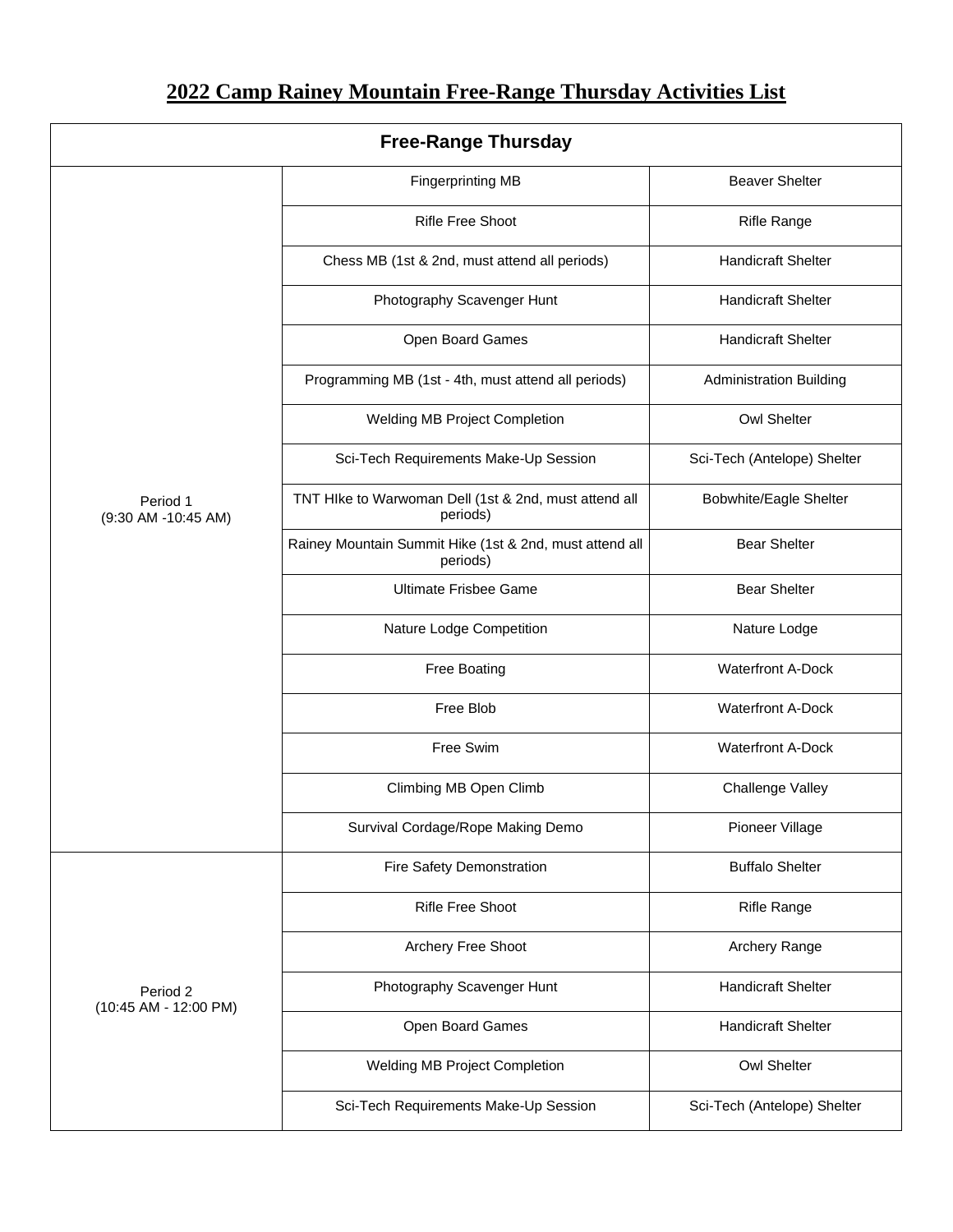|                                 | <b>Ultimate Frisbee Game</b>                         | <b>Bear Shelter</b>            |
|---------------------------------|------------------------------------------------------|--------------------------------|
|                                 | Nature Lodge Competition                             | Nature Lodge Shelter           |
|                                 | Free Boating                                         | <b>Waterfront A-Dock</b>       |
|                                 | Free Blob                                            | <b>Waterfront A-Dock</b>       |
|                                 | Free Swim                                            | <b>Waterfront A-Dock</b>       |
|                                 | Climbing MB Open Climb                               | Challenge Valley               |
|                                 | Survival Flint Knapping Demo                         | Pioneer Village                |
|                                 | American Red Cross CPR/AED Certification* (10:15 AM) | <b>Administration Building</b> |
| Period 3<br>(2:00 PM - 3:15 PM) | Life Skills MB Requirement Make-Up Session           | <b>Beaver Shelter</b>          |
|                                 | <b>Rifle Free Shoot</b>                              | <b>Rifle Range</b>             |
|                                 | Archery Free Shoot                                   | Archery Range                  |
|                                 | Handicraft Requirements Make-Up Session              | <b>Handicraft Shelter</b>      |
|                                 | Open Board Games                                     | <b>Handicraft Shelter</b>      |
|                                 | <b>CRM Branding Station</b>                          | <b>Trading Post</b>            |
|                                 | Sci-Tech Show                                        | Amphitheater                   |
|                                 | <b>Field Sports Activities</b>                       | Bobwhite/Eagle Shelter         |
|                                 | <b>Ultimate Frisbee Game</b>                         | <b>Bear Shelter</b>            |
|                                 | <b>CRM Chopped Cooking Competition</b>               | Eagles 3 Kitchen               |
|                                 | Nature Lodge Requirements Make-Up Session            | Nature Lodge                   |
|                                 | <b>Free Boating</b>                                  | <b>Waterfront A-Dock</b>       |
|                                 | Free Blob                                            | <b>Waterfront A-Dock</b>       |
|                                 | Free Swim                                            | <b>Waterfront A-Dock</b>       |
|                                 | Climbing MB Open Climb                               | Challenge Valley               |
|                                 | How to Make Your own Knife Seminar                   | Pioneer Village                |
|                                 | American Red Cross CPR/AED Certification*            | <b>Administration Building</b> |
| Period 4                        | Search & Rescue Competition                          | <b>Beaver Shelter</b>          |